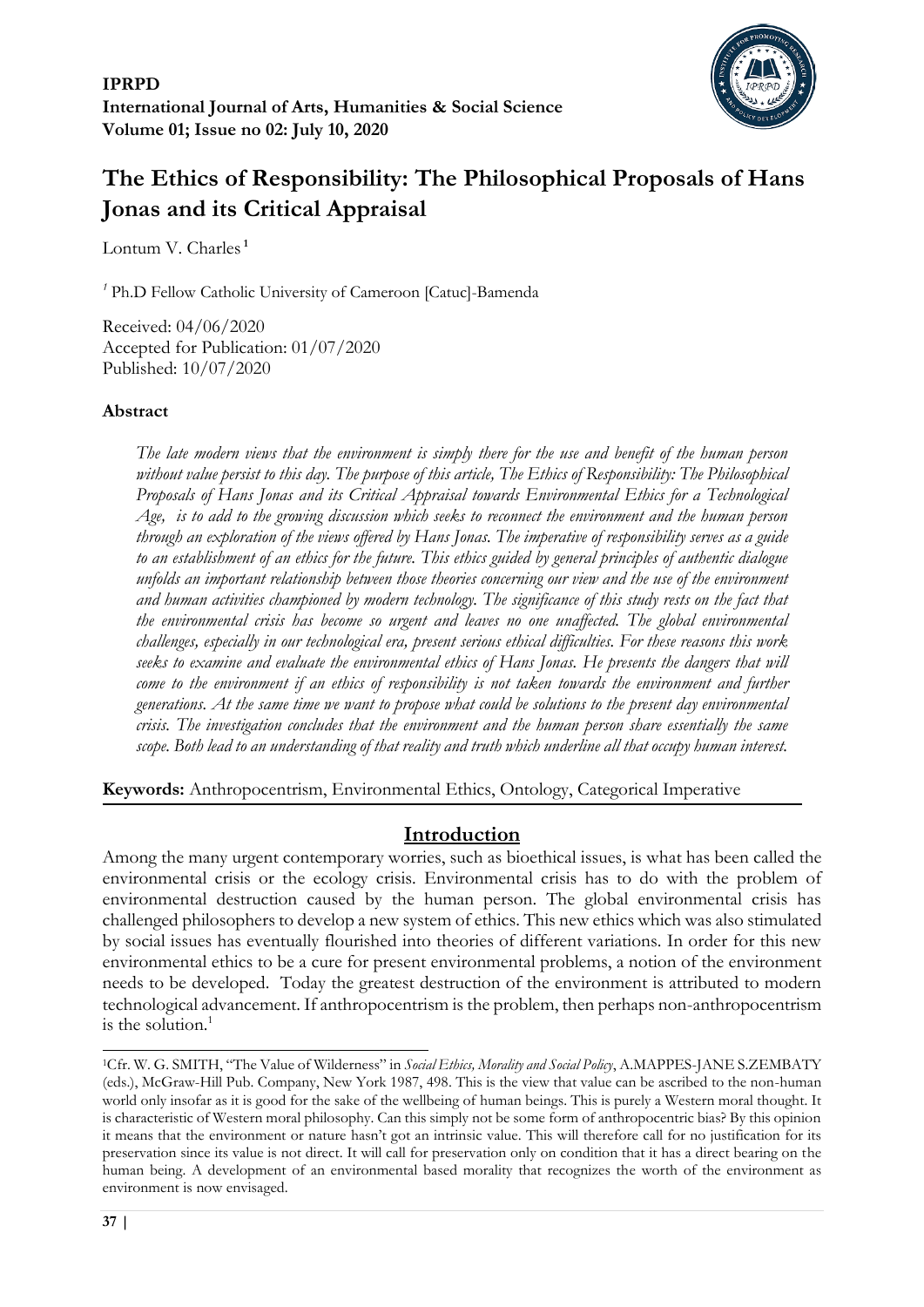To some authors the environment is "all the external factors influencing the life and activities of people, plants and animals."<sup>2</sup> Here the environment is understood to be the reality which acts on an organism from outside. This calls for a judicious use of the environment if we envisage a 'future generation.'

At the same time there is the high tendency to produce material goods with little regard for the byproducts of industrial technology that serve to pollute and degrade the environment. Also, today, there is the tendency to 'develop' the land with little regard for the preservation of endangered plants and animal species. This inclination to exploit natural resources with little regard for future generations has been identified as part of the environmental crisis. The depletion of the ozone layer, environmental hazards caused by pollution, high industrial and technological advancement with little or no respect for the environment indicate a serious crisis. G. B. Tangwa, in Some African Reflections on Biomedical and Environmental Ethics, describes the harm caused by technology to the environment in these words:

Global pollution (of air, water and soil); global warming and consequent erratic and unpredictable changes in global weather system, massive risks to plants, animals and humans from toxic industrial wastes and from sophisticated weapons, conventional, nuclear, chemical and biological; risks of upsetting nature's ecological balance; risk of accidentally triggering the collapse of the very foundation of life via gene technology. These hazards are urgent for all human beings in all parts of the world.<sup>3</sup>

The environmental problem, therefore, deals with the question of how human beings relate to the natural environment in their pursuit of happiness and well-being. Today, more than ever before the problem has become very urgent. The very activities that occupy the human person are meant to enhance human life but at the same time the human person has been endangered in this quest. Our interaction with nonhuman forms of life and with the environment as a whole has raised a number of moral problems. This has led to what is today known as "Environmental Ethics."<sup>4</sup>

<sup>2</sup> J. FEINBERG, "The Rights of Animals and Unborn Generation" in *Philosophy & Environmental Crisis*, WILLIAM T. BLACKSTONE, University of Georgia Press, Georgia 1974, 43.

<sup>3</sup>G. B. TANGWA, "Some African Reflections on Biomedical and Environmental Ethics," in *A Companion to African Philosophy*, Kwasi Wiredu (ed.), Blackwell Publishing, Australia 2004, 393..

<sup>4</sup> S. BLACKBURN, Oxford *Dictionary of Philosophy*, Oxford University Press, Oxford 1996,121. Most of ethics deal with problems of human desires and needs: the achievement of happiness, or the distribution of goods. The central problem specific to think about the environment, is the independent value to place on such things as preservation of species, or protection of the wilderness. Such protection can be supported as a means to ordinary human ends, for instance when animals are regarded as future sources of medicines or other benefits. But many would want to claim a non-utilitarian, absolute value of the existence of wild things and wild places; it is in the very dependence of human lives that their value consists. They put us in our proper place, and failure to appreciate this value is not only an aesthetic failure but one of due humility and reverence, a moral disability. The problem is one of expressing this value, and mobilizing it against utilitarian arguments for developing natural areas and exterminating species more or less at will.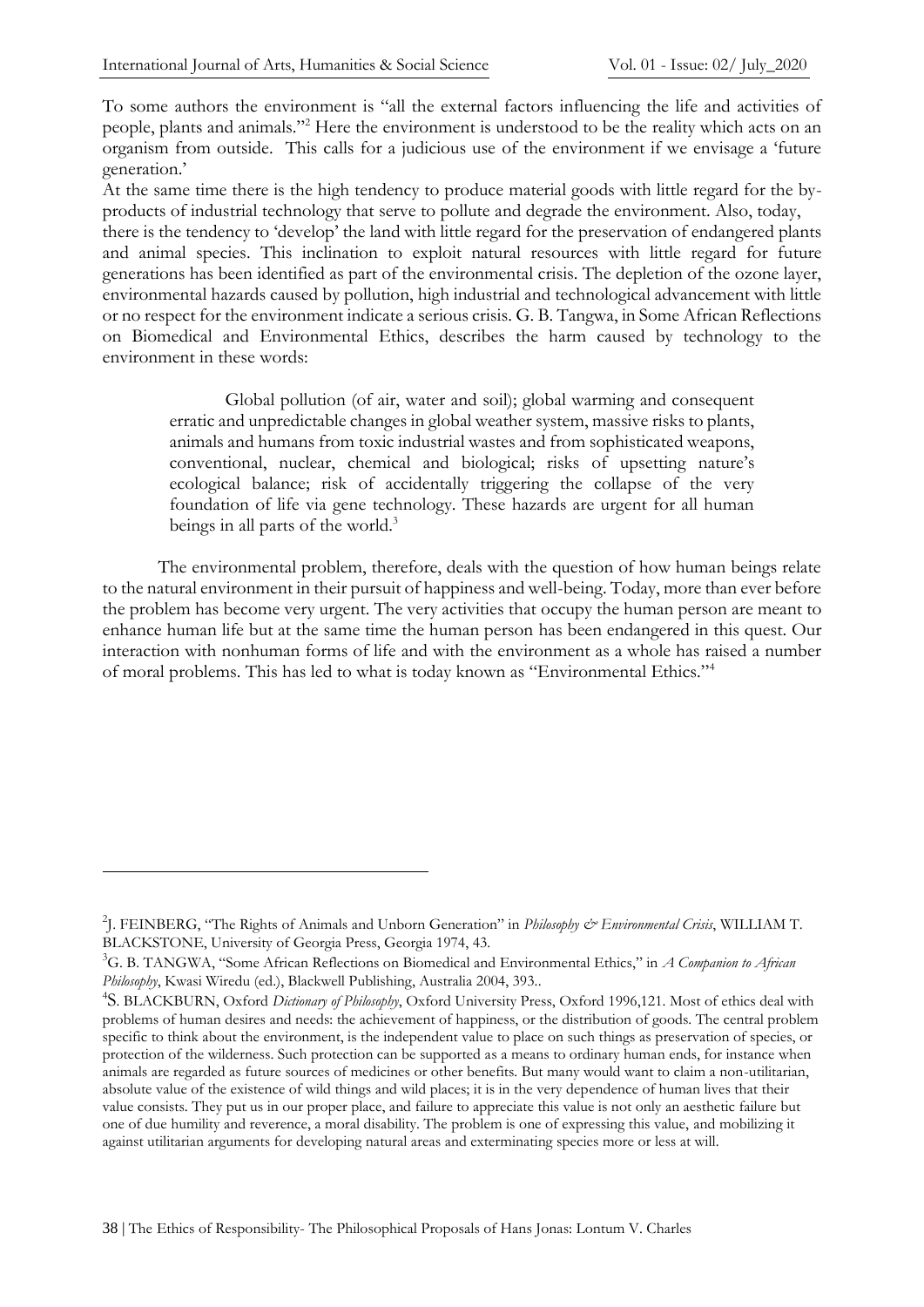This is why Hans Jonas<sup>5</sup> in his book *The Imperative of Responsibility: in Search of an Ethics for the Technological Age*, attempts to provide some solutions to the environmental crisis in what he calls "the ethics of the future."<sup>6</sup> H. Jonas's position about the environment is very practical and relevant in the sense that most of the environmental problems he grapples with arise from, or are related to, human problems. He questions modern technology that has 'raped' nature.<sup>7</sup> That technology is focused only on success, no matter the consequences, without a consideration for its by-products is not correct. The philosophical contributions of H. Jonas to the environmental crisis are very important.

The concept of the environment has presented a serious difficulty in terminology. Thinkers on the environment use words that seemingly look the same. Some use 'nature' for the environment while others use 'ecology', ecosystem and 'climate change' interchangeably. However, nature is broader in scope than the other concepts. H. Jonas holds that there has been a danger of overstraining nature. In a vivid way he describes human activities on nature as the 'raping of nature' as we have stated above, caused by the overpowering of human beings. Nature has been made vulnerable by human technological intervention and the self-propagation of the technological change. Technology has turned into an infinite forward-thrust with the dynamic pride of achievement. H. Jonas's major attempt is to ground his ethics of responsibility in metaphysics even though he ends up rejecting the foundation of metaphysics and instead gives a privileged position to the human person at the detriment of the environment.

The main problem that will occupy us in this article is: "why should we care about the environment, or the future." To do this we need to find out if it makes sense to talk about rights of the 'unborn generation' or a future generation that does not even exist by protecting and preserving the environment? And if yes, how do we talk of a right to an entity that has no corresponding duty like the environment? What is the relationship between the human person and the environment? How do we ascertain the sustainability of the environment in relation to the human person?

A big issue in environmental ethics is whether the environment is intrinsically valuable, or merely useful to human beings. According to P Takov, when people argue about environmental

**<sup>6</sup>**H. JONAS, *The Imperative of Responsibility: In Search of an Ethics for the Technological Age*, Trans. H. JONAS-D.HERR, The University of Chicago Press, Chicago 1984, 27.

<sup>7</sup>Ibid. 2. "The raping of nature and the civilizing of man go hand in hand. Both are in defiance of the elements, the one by venturing into them and overpowering their creatures, the other by securing an enclave against them in the shelter of the city and its laws. Man is the maker of his life qua human, bending circumstances to his will and needs, and except against death he is never helpless."

**<sup>5</sup>**Cfr. R. WOLIN "Ethics After Auschwitz: Hans Jonas's Notion of Responsibility in a Technological Age" in *The Legacy of Hans Jonas; Judaism and the Phenomenon of Life*, 1. Hans Jonas is a German – American Jewish philosopher, born in M̈nchengladbach in 1903. By the age of thirty Jonas had experienced in *extremis*, the full array of early twentieth - century European cultural and political turmoil: World War I (albeit as a Civilian) He studied philosophy at Marburg University under the famous twentieth century philosopher Martin Heidegger. This period of studies presented a crisis that stems from the self-destructive nature of modern reason under the influence of modern natural science. He also learned from Heidegger that philosophy had the task of showing the limits of modern natural science by returning to ancient philosophy. He accused his teacher of nihilism (that is the view that the good is an invention of the human will not a reality existing by nature). In 1933, he left Germany with the rise of Nazism to power. In 1934, in light of escalating levels of anti-Semitic persecution Jonas wisely decided to emigrate to Palestine. At the same time, he pledged that he would only return to Germany as part of a conquering army. As it turned out, his vow proved prophetic. In 1939 he joined the British army's Jewish Brigade, reintering his former homeland along with victorious allies in 1945. Three years later, in 1948, Jonas would don military garb again to fight in Israel's war of independence. He later returned to Germany where he had lost his mother in Auschwitz concentration camp like many other Jews. The Second World War experiences deeply affected or altered his outlook on life. In 1949 he moved to Montreal and in 1951 moved to Ottawa in Canada where he began a distinguished career as a university professor. He died in 1993. Among his many works we have "*The Imperative of Responsibility," In Search of an Ethics for Technological Age*, which will be our primary source, *Philosophical Essays : From Ancient Creed to Technological Man; Mortality and Morality: A Search for the Good after Auschwitz* and *The Phenomenon of Life*: *Towards a Philosophical Biology.*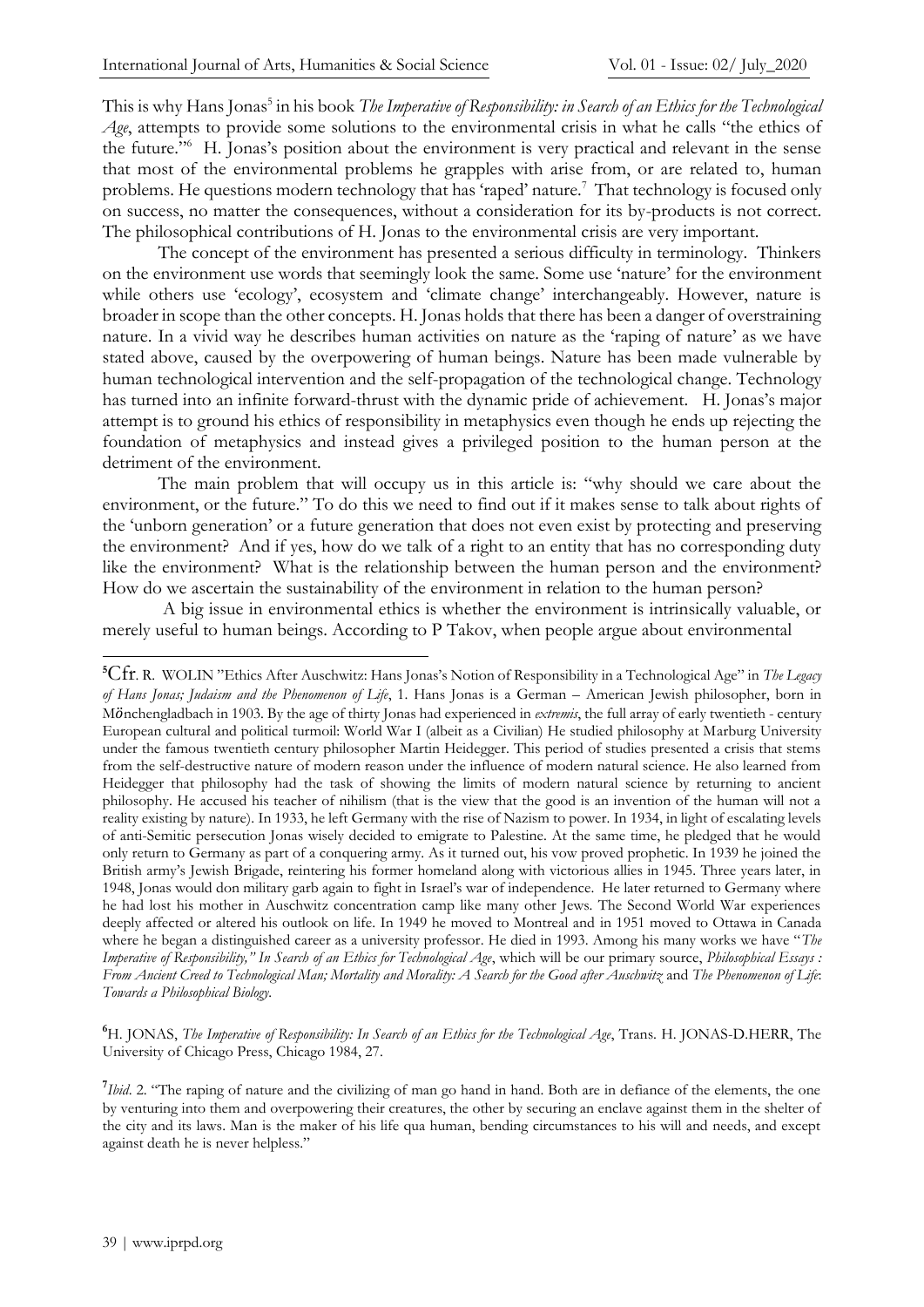ethics - as with other fields of ethics - they can go round and round in circles because both sides have made different assumptions.<sup>8</sup> While W.G. Smith and M. Benjamin see the environment as a tool to provide human beings with food and resources, others such as Peter Singer believe that the environment has its own interests and needs to be considered in its own right.<sup>9</sup> H. Jonas bridges the gap between these two views by establishing an ethics of responsibility and considers these opinions in relation to technology. Environmental ethics is that part of ethics which examines the moral basis of our responsibility towards the environment.

This work seeks to present H. Jonas's environmental ethics as comprehensively as possible, to analyze his ethical proposal, that is, the imperative of responsibility and to critically evaluate his proposals for a technological age. The world today is struck by an environmental crisis, which strictly speaking, is a moral crisis. This crisis is championed by the fact that the human person has deviated from the objective value of reality. The human person has indulged in some form of simplistic approach to reality. Anthropocentricism has become the criteria for evaluating existence. Is the human person for the environment or is the environment for the human person? The environment has been relegated and manipulated upon by modern technology in the quest for fame, economic value and success at all cost.

For these reasons we want to undertake this study to examine and evaluate the environmental ethics of Hans Jonas within the context of an ethics of responsibility in a technological age. H. Jonas presents the dangers that will come to the environment if an ethics of responsibility is not taken seriously towards the environment and future generations. At the same time we want to propose what could be a solution to the present day environmental crisis.

Two assumptions can be made here: that we ought to care for the 'future' and that it makes sense to speak of the rights of the 'unborn generation'. We have the moral obligation to conserve our environmental inheritance for the future generation. G. B. Tangwa argues that "human beings have putative moral responsibility towards inanimate objects, plants, and the "lower" animals."<sup>10</sup> We have practical obligations towards the posterity of a distant future, and a principle of decision in present action. P. Singer contends that we can be sure that future generations will appreciate the "wilderness."<sup>11</sup> He says:

Perhaps they will be happier sitting in air-conditioned shopping malls, playing computer games more sophisticated than any we can imagine? That is possible. But there are several reasons why we should not give this possibility too much weight. First, the trend has been in the opposite direction: the appreciation of the wilderness has never been higher than it is today, especially among those nations that have overcome the problems of poverty and hunger and have relatively little wilderness left. Wilderness is valued as something of immense beauty, as a reservoir of scientific knowledge still to be gained, for the recreational opportunities that it provides, and because many people just like to know that something natural is still there, relatively untouched by modern civilization.<sup>12</sup>

**<sup>8</sup>** P. TAKOV, *Deriving "Ought" from 'Is " According to Hans Jonas*, A Doctoral Dissertation in the Faculty of Philosophy, Unpublished, Rome2009, 9

**<sup>9</sup>**Cfr. W. G. SMITH, "The Value of Wilderness" in *Social Ethics, Morality and Social Policy, 496*

**<sup>10</sup>**G. B. TANGWA, "Some African Reflections on Biomedical and Environmental Ethics," 388.

<sup>&</sup>lt;sup>11</sup>Note that the environment, nature and wilderness are used here interchangeably. By wilderness we mean that part of our planet that is unaffected by human activity, perhaps it is already too late; there may be no wilderness left anywhere on our planet.

**<sup>12</sup>**P.SINGER, *Practical Ethics*, 271.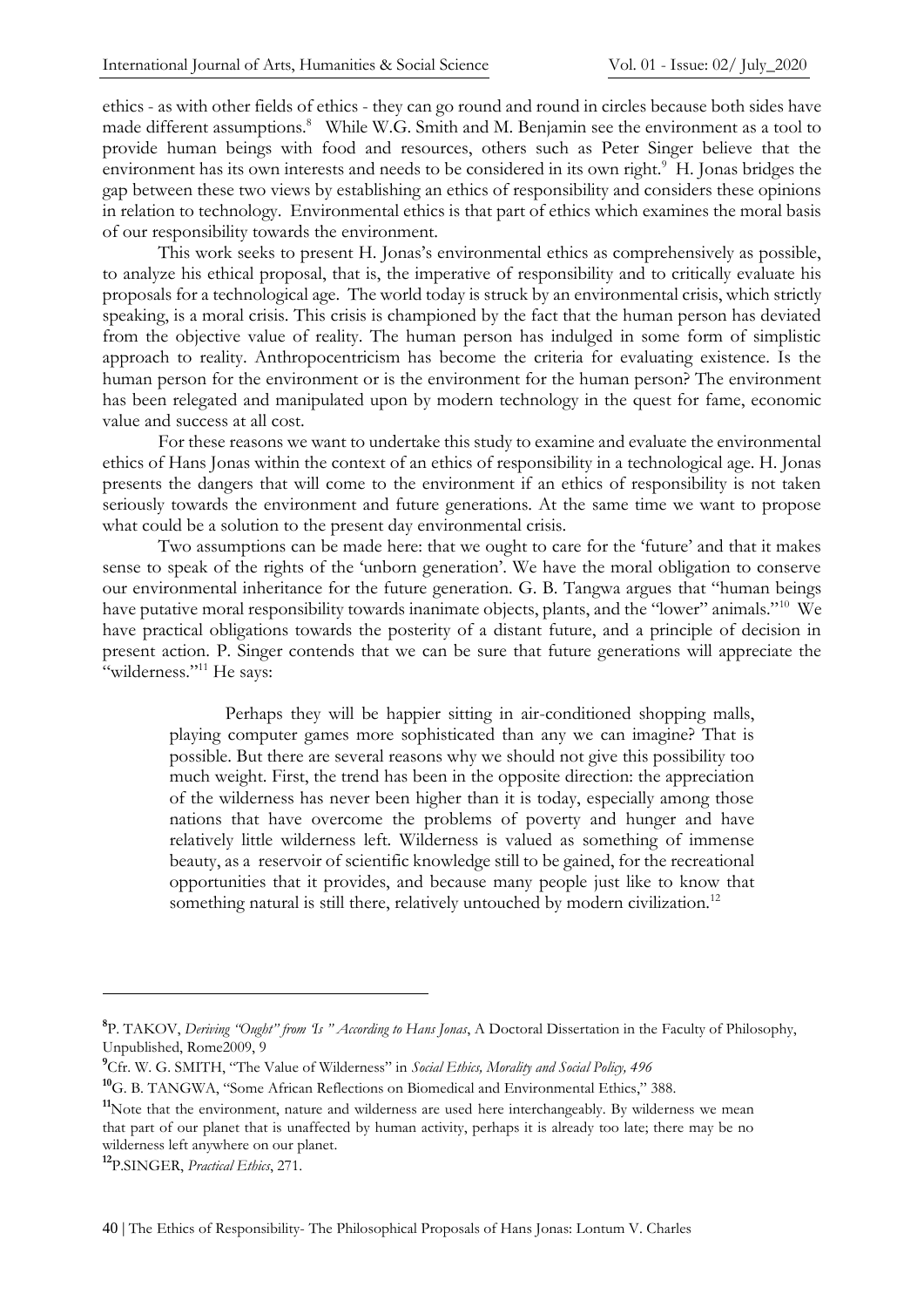The value that future generations will give to the environment is up to us now. We must create a culture of preservation now. This can only be done, thanks to an ethics of responsibility, as prescribed by H. Jonas. This is the argument we shall strongly push in this work.

According to many contemporary environmental philosophers, organisms do not have any rights or responsibility. M. Benjamin argues that organisms have value only in relation to man.<sup>13</sup> This argument begins with the philosophy of Aristotle. It is the dominant Western tradition.<sup>14</sup> We disagree with this dominant Western tradition. It is no longer a popular opinion. "To claim that humankind is the apex of biological existence, as we know it, has sometimes been dismissed as an arrogant specialist claim."<sup>15</sup> Actually, most people like J. Passmore and J. Feinberg<sup>16</sup> are agreed that we should not damage the environment irreparably. But H. Jonas, our author, does not only highlight difficulties involved in environmental ethics but goes beyond difficulties to propose solutions.

Although many have critically evaluated the ethical proposal made by Hans Jonas about the environmental crisis caused by technology from different points of view, there is still a need to comprehend his theory in its entirety. His ethics of responsibility needs to be analyzed with its intrinsic relation to other elements of his earlier philosophical reflections. *The Phenomenon of Life: Towards a Philosophical Biology,* is very essential to his ethical considerations of the environment. There is also need to analyze systematically the enormous critique his ethics has generated. Such an analysis could help to overcome the criticism levied against his ethics and critically evaluate his contributions. However, the impact of his ethics is still in the initial stage but his predictions are already being felt. It is the relevance of such a critical analysis that prompted us to take on this research on Hans Jonas's ethics of responsibility towards the environment.

This article on Hans Jonas's ethical proposal and its critical appraisal employs basically a philosophical method. We shall explore the thoughts of H. Jonas especially his contributions to environmental problems but at the same time analyzing and criticizing his metaphysics of life which is the foundation of his ethics of the environment. Environmental considerations today, in relation to the unlimited quest for technology, must be based on an ontology that proposes a more meaningful ethics. The ethics of the environment must be developed. We shall try to understand H. Jonas's concept of nature, environment and technology. His environmental ethics is drawn largely from his understanding of the anthropocentric nature of philosophy flowing from living organisms. To do this we shall make recourse to H. Jonas's main works as indicated in the select bibliography as well as other subsidiary sources that are closely connected to his philosophy. Our work will be analytic and synthetic. We will make recourse to critical appraisal of his ethical considerations towards the environment.

Technology has been a welcome relief in resolving many human difficulties but in the bid to do this it has done a lot of harm to the environment. Besides the good produced by technology there has been untold harm to the environment. Therefore, there is need to refocus our obligation towards the environment. Our interest therefore is to raise awareness about the environmental crisis and propose some solutions by joining H. Jonas in his *Ethics of Responsibility: in Search of an Ethics for the*

**<sup>13</sup>**Cfr. M. BENJAMIN., "Ethics and Animal Consciousness," in *Social Ethics, Morality and Social Policy*, A.MAPPES-JANE S.ZEMBATY (eds.), McGraw-Hill Pub. Company, New York 1987, 482.

**<sup>14</sup>**P. SINGER, *Practical Ethics*, 271. (According to the dominant Western tradition, the natural world exists for the benefit of human beings. God gave human beings dominion over the natural world and God does not care how we treat it. Human beings are the only morally important members of this world. Nature itself is of no intrinsic value, and the destruction of plants and animals cannot be sinful unless by this destruction we harm human beings.)

**<sup>15</sup>**G. B.TANGWA, "Some African Reflections on Biomedical and Environmental Ethics," 388.

**<sup>16</sup>**John Passmore is a professor of philosophy at Australian National University (Canberra, Australia). His published works include; Hume's Intentions(1952),A Hundred Years of Philosophy(1957), Philosophical Reasoning(1961) Science and its Critics(1978), Man's Responsibility for Nature( that concerns us directly in our research)(1974). Joel Feinberg is a professor of philosophy at the University of Arizona. His works include; Doing or Deserving (1970), Social Philosophy(1973), Reason and Responsibility(ed.) (1973) moral Concepts(1969), Coeditor of Philosophy of Law(1975), many articles i.e. "The Rights of Animals and Unborn Generation," in Philosophy and Environmental Crisis, W.T Blackstone (ed.) University of Georgia Press, Georgia 1974 43-68.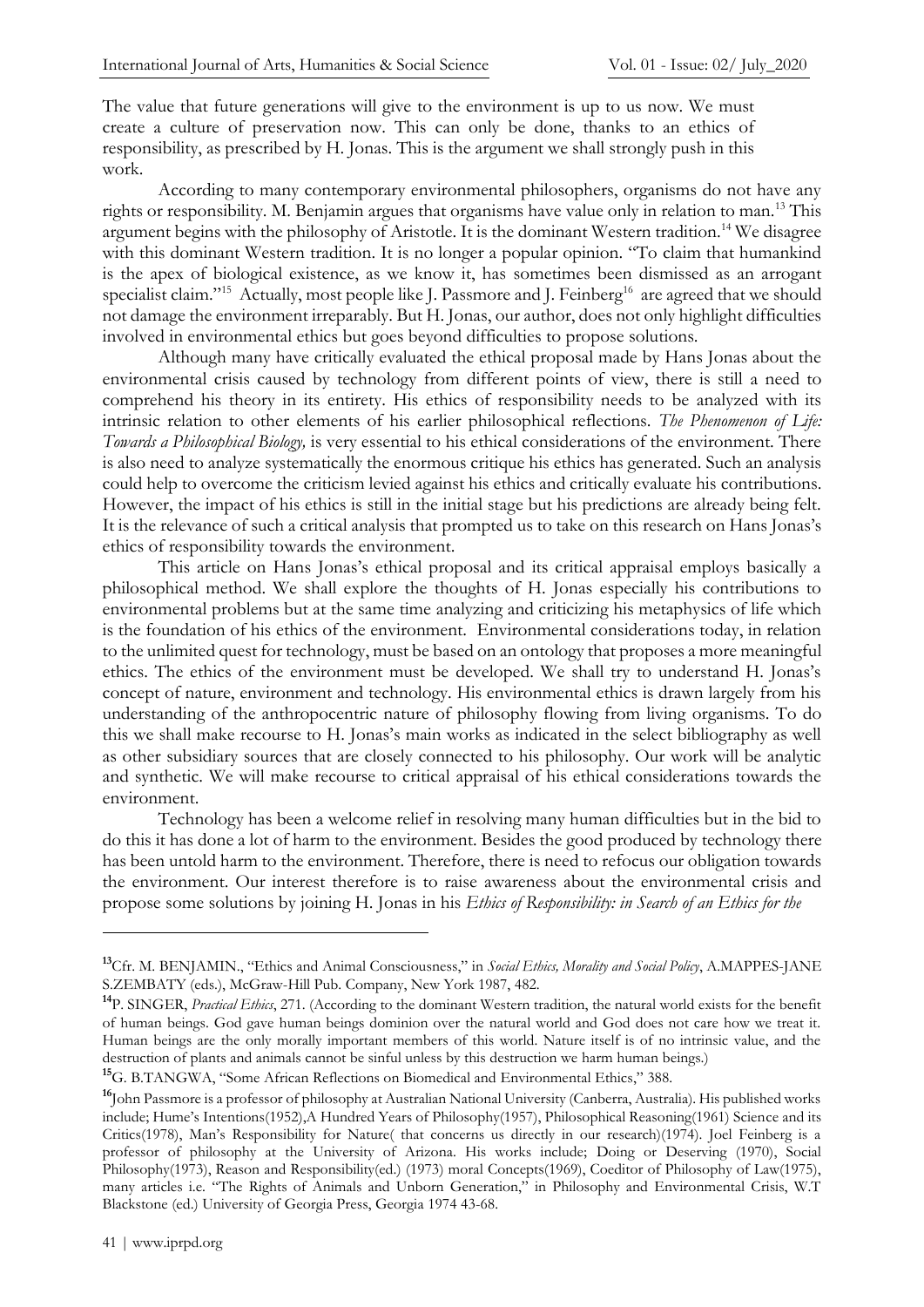*Technological Age* which holds that the environment has intrinsic value and ought to be handled with care. Something is of intrinsic value if it is good or desirable in itself. This is opposed to instrumental value, which is value as a means to some other end or purpose. Our research work serves as a caution to the architects of technology who are violating this intrinsic value of the environment.

#### **HANS JONAS'S ETHICS OF RESPONSIBILITY TOWARDS THE ENVIRONMENT**

H. Jonas presents an ontological foundation of his ethics of the environment. This is evident in his philosophical biology. We have seen that the rejection of metaphysics starting with the distinctions made by R. Descartes has serious consequences. This Cartesian dualism destroyed the holistic understanding of nature. The distinction between *res extensa* and *res cogitans* could not adequately explain the phenomenon of life. Metabolism stands at the centre of H. Jonas's philosophical biology. According to H. Jonas metabolism enables the organism to exchange matter with the environment. Metabolism distinguishes between organic and inorganic life. We also saw that the central core to metabolism is needful freedom. The concept of needful freedom demonstrates a distinguishing characteristic between living organism and dead matter. In this chapter, therefore, we shall present H. Jonas's ethics of responsibility towards the environment.

### **THE CONCEPT OF RESPONSIBILITY**

The concept of responsibility according H. Jonas is presented in his work *The Imperative of Responsibility: A Search for an Ethics for the Technological Age.* According to H. Jonas responsibility is understood as "being accountable 'for' one's deeds whatever they are and responsibility 'for' particular objects that commit an agent to particular deeds concerning them."<sup>17</sup> V. Hösle affirming the importance of this work observes that "*The, Imperative of Responsibility* became for many of my generation the source of a new moral and political orientation."<sup>18</sup> To H. Jonas this ethics is new in that it is the "ethics of the future."<sup>19</sup> H. Jonas himself affirms that "nature as a human responsibility is surely a novum to be pondered in ethical theory."<sup>20</sup> He further states:

As a moral proposition, namely a practical obligation towards the posterity of a distant future, and a principle of decision in present action, it is quite different from the imperative of the previous ethics of contemporaniety; and it has entered the moral scene only with our novel powers and range of prescience.<sup>21</sup>

This indicates that we of the present generation can determine the outcome of the future of the yet unborn generation by preserving the environment now It also means that we can determine what the future generation should look like because the actions we carry out now will affect the distant future. It calls for responsibility in the choices we make now.

According to C. Mitcham "Responsibility" is a term that is often polymorphously employed to "ethicize" any human activity, including the activities of science and technology."<sup>22</sup> D. Nikulin on the other hand observes:

**<sup>17</sup>**H. JONAS, *The Imperative of Responsibility,* 90.

**<sup>18</sup>**V. HÖSLE, "Ontology and Ethics in Hans Jonas" in *Graduate Faculty Philosophy Journal*, 32.

**<sup>19</sup>**Cfr. H. JONAS, *The Imperative of Responsibility,* ,27.

**<sup>20</sup>** *Ibid.*7.

**<sup>21</sup>** *Ibid.* 10.

**<sup>22</sup>**C. MITCHAM "Philosophical Biology and Environmentalism" in *The Legacy of Hans Jonas Judaism and the Phenomenon of Life.* 507.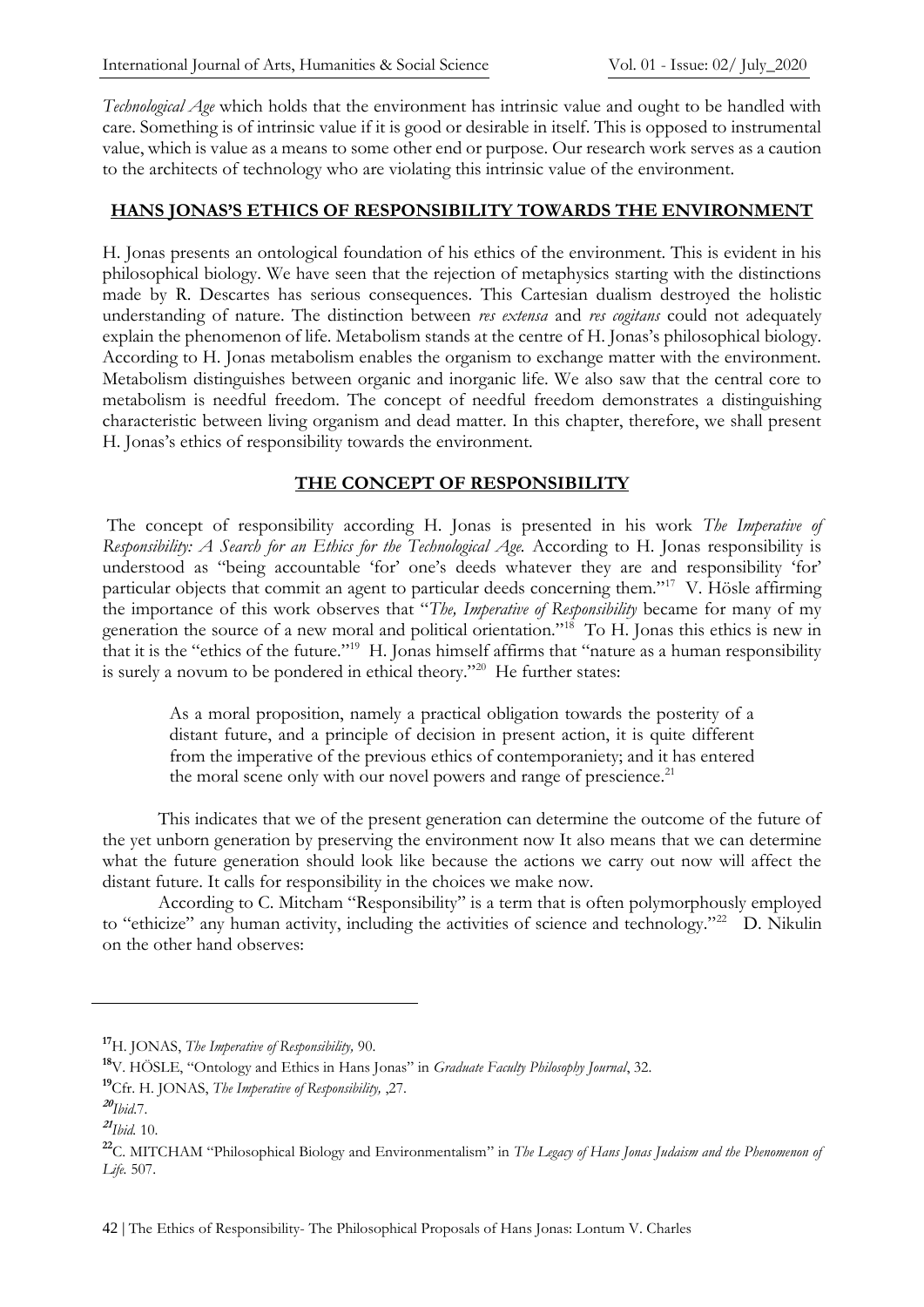The new ethics is not that of virtue (as in Plato, Aristotle and the Stoics), not of happiness (as in Utilitarian), not of duty (as in Kant), but an ethics of responsibility, an ethics implying a specific duty of humans towards humans and towards the non  $-$ human world. $^{23}$ 

By responsibility here we mean accountability for the actions we carry out towards the environment and the future generation. H. Jonas's environmental ethics is about assessing and limiting human power over the natural world and expanding the human ethical concern to the nonhuman world.<sup>24</sup> This responsibility lies on the human person towards the environment and not the environment towards the human person. H. Jonas is of the view that:

We intuitively recognize in the ontological distinction of man – his capacity for responsibility- not only its essentiality but also a value. The appearance of this value in the world does not simply add another value to the already value–rich landscape of being but surpasses all that has gone before with something that generically transcends it. This represents a qualitative intensification of the valuableness of Being as a whole, the ultimate object of our responsibility.<sup>25</sup>

The imperative of responsibility, therefore, is addressed and can only be addressed to and by human beings. Only human beings are capable of responsibility. If the presence of human beings in the world is a necessity and is constantly threatened by human beings themselves, then human beings have the duty and responsibility of preserving this present world into the future. They have the duty of saving the world for themselves not through their elimination but through their continual preservation.

According to H. Jonas this can only be done through this new Ethics. The main purpose of Jonas' ethics of responsibility is to provide an ethics whose validity is not cut off from an ontological foundation. If the environment is such that it has an objective purpose then the claim that it also has an intrinsic value may be justified. But if the environment has no value then it has no purpose. H. Jonas affirms:

What is true of the particular purpose - namely, that the fact of it comes first, and the validity of "good" and "bad" relative to it comes second, determined by the first (de facto), but not legitimized by it (de jure) – is also true of "purposiveness" itself, as an ontological characteristic of an entity. <sup>26</sup>

The purpose of the environment is life and life is only life when it is existent.

That there ought to be through all future time such a world fit for human habitation, and that it ought in all future time to be inhabited by a mankind worthy of the human name, will be readily affirmed as a general axiom or a persuasive desirability of speculative imagination.<sup>27</sup>

**<sup>23</sup>**D. NIKULIN, Reconsidering Responsibility: Hans Jonas' Imperative for a New Ethics" in *Graduate Faculty Philosophy Journal*, 101.

**<sup>24</sup>** Cfr. L.TROSTER, "Caretaker or Citizen: Hans Jonas, Aldo Leopold, and the Development of Jewish Environmental Ethics" in *The Legacy of Hans Jonas Judaism and the Phenomenon of Life,* 375. Jonas's environmental ethics arises from the fear of the destruction of humanity from the need to create a philosophical basis for humans' responsibility to save themselves and the planet. His response to the environmental crisis is most fully elucidated in his book, *The Imperative of Responsibility*. In his work, Jonas argued that the environmental crisis emerged from the impact on the natural world, which is better and more far – reaching than in any previous age. This unique and novel power comes from modern technology, which is also radically different from the technologies of previous ages.

**<sup>25</sup>**H. JONAS, "Towards an Ontological Grounding an Ethics for the Future, in *Mortality and Morality : A Search for the Good after Auschwitz*, 106.

**<sup>26</sup>** H. JONAS, *The Imperative of Responsibility,* 80.

**<sup>27</sup>**  *Ibid.* 10.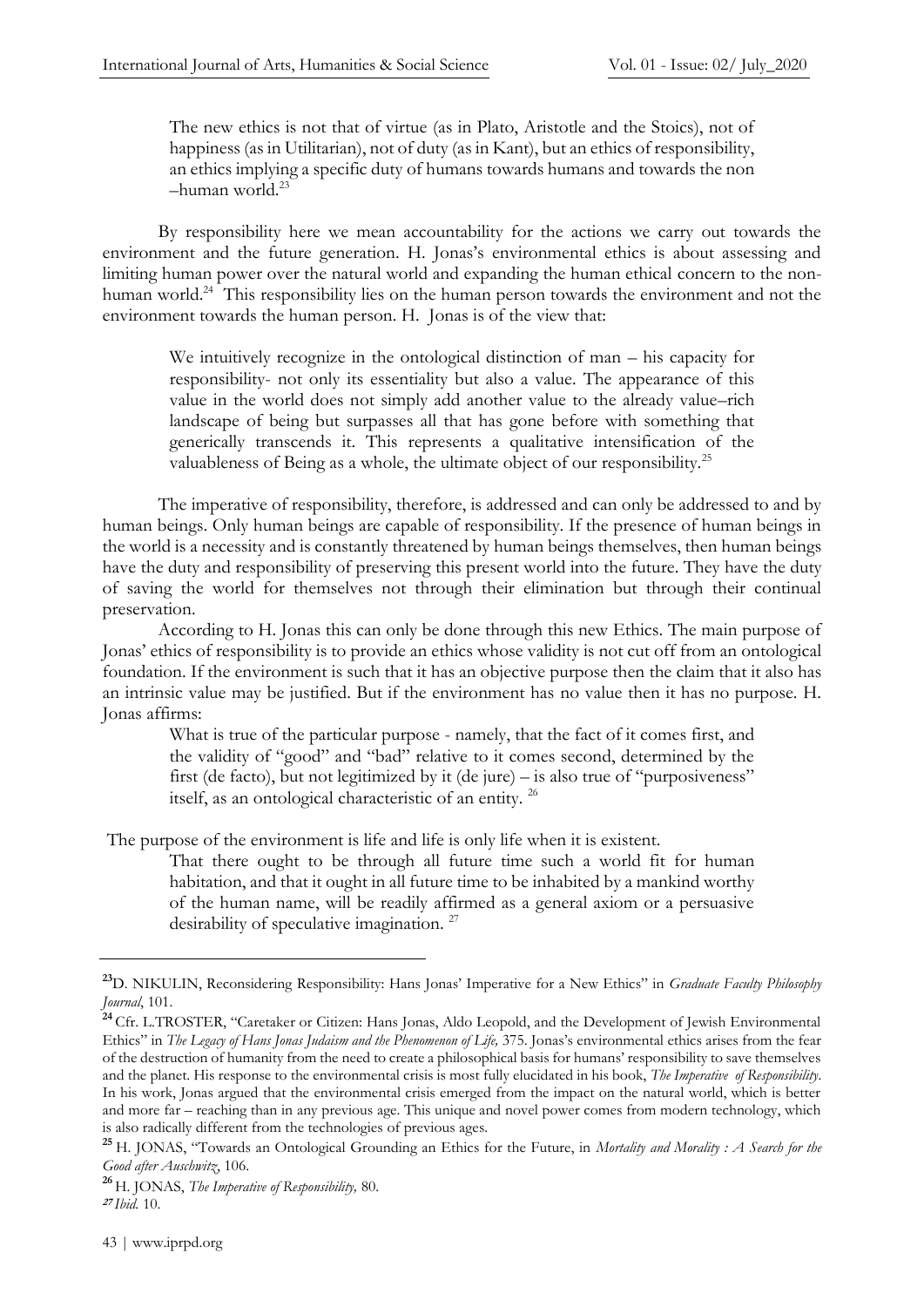The danger posed on life by technology as we have seen above must lead us towards a certain responsibility.

#### **THE RESTRICTED NATURE OF TRADITIONAL ETHICS**

According to Jonas traditional ethics is limited. It considers only the present and individual actions. But due to the modern situation starting with technological development, there is need for reconsideration of the application of ethics. Jonas emphatically states that "our actions have opened up a whole new dimension of ethical relevance for which there is no precedence in the standards and canons of traditional ethics."<sup>28</sup> He states that "modern technology has introduced actions of such novel scale, objects and consequences that the framework of former ethics can no longer contain them."<sup>29</sup> We need principles that will help us to deal with issues that mankind has never known or had to deal with before. "This is not because former ethical principles were necessarily wrong, but because they were not designed to cope with the current ethical challenges."<sup>30</sup> H. Jonas proposes an ethics that should have consequences even to an unforeseeable future. New technologies have emerged that threaten species of life. H. Jonas says:

All traditional ethics reckoned only with noncumulative behavior of the basic situation between persons, where virtue must prove and vice expose itself, remains always the same, and every deed begins afresh from this basis. The recurring occasions which pose their appropriate alternatives for human conduct – courage or cowardice, moderation or excess, truth or mendacity, and so on – each time reinstate the primordial conditions from which action takes off. These were never superseded, and thus moral actions were largely "typical," that is, conforming to precedent. In contrast with this, the cumulative self-propagation of the technological change of the world constantly overtakes the conditions of its contributing acts and moves through none but unprecedented situations, for which the lessons of experience are powerless.<sup>31</sup>

Today new challenging issues like the environment are presenting new ethical challenges that traditional ethics did not take into consideration. In chapter one, we saw the meaning of traditional or previous ethics according to H. Jonas. The fact is that every previous moral endeavour of philosophy dealt with the relationship between human beings. The relationship of human beings and the environment was never the object of ethical consideration.

#### ETHICS OF RESPONSIBILITY

The ethical axiom which validates the rule according to H. Jonas is "never must the existence or the essence of [human being] as a whole be made at stake in the hazards of action."<sup>32</sup> Global technology threatens not only the present but also a distant future. Therefore "moral responsibility demands that we take into consideration the welfare of those who without being consulted will later be affected by what we are doing now."<sup>33</sup> But the question is, on what grounds do we have to protect a future that is not yet there or existing? According to H. Jonas it should be "on ontological grounds."<sup>34</sup> He argues that ethics without metaphysics is not possible. Metaphysics or ontology must underpin ethics.

**<sup>28</sup>**H. JONAS, *The Imperative of Responsibility,* 1.

**<sup>29</sup>***Ibid.* 6.

**<sup>30</sup>**P. TAKOV, *Deriving "Ought" from "Is" According to Hans Jonas*, 48.

**<sup>31</sup>**H. JONAS, *The Imperative of Responsibility*,7.

**<sup>32</sup>**L. VOGEL, "Does Environmental Ethical Need a Metaphysical Grounding?" in *Hasting Centre Report*, 37.

**<sup>33</sup>**L. VOGEL, "Editor's Introduction Hans Jonas, Exodus, from German Existentialism to Post Holocaust Theology" in *Mortality and Morality,* 99. Cfr. L VOGEL, "Does Environmental Ethical Need a Metaphysical Grounding?" in *Hasting Centre Report*, 37.

**34** *Ibid*. 100.

44 | The Ethics of Responsibility- The Philosophical Proposals of Hans Jonas: Lontum V. Charles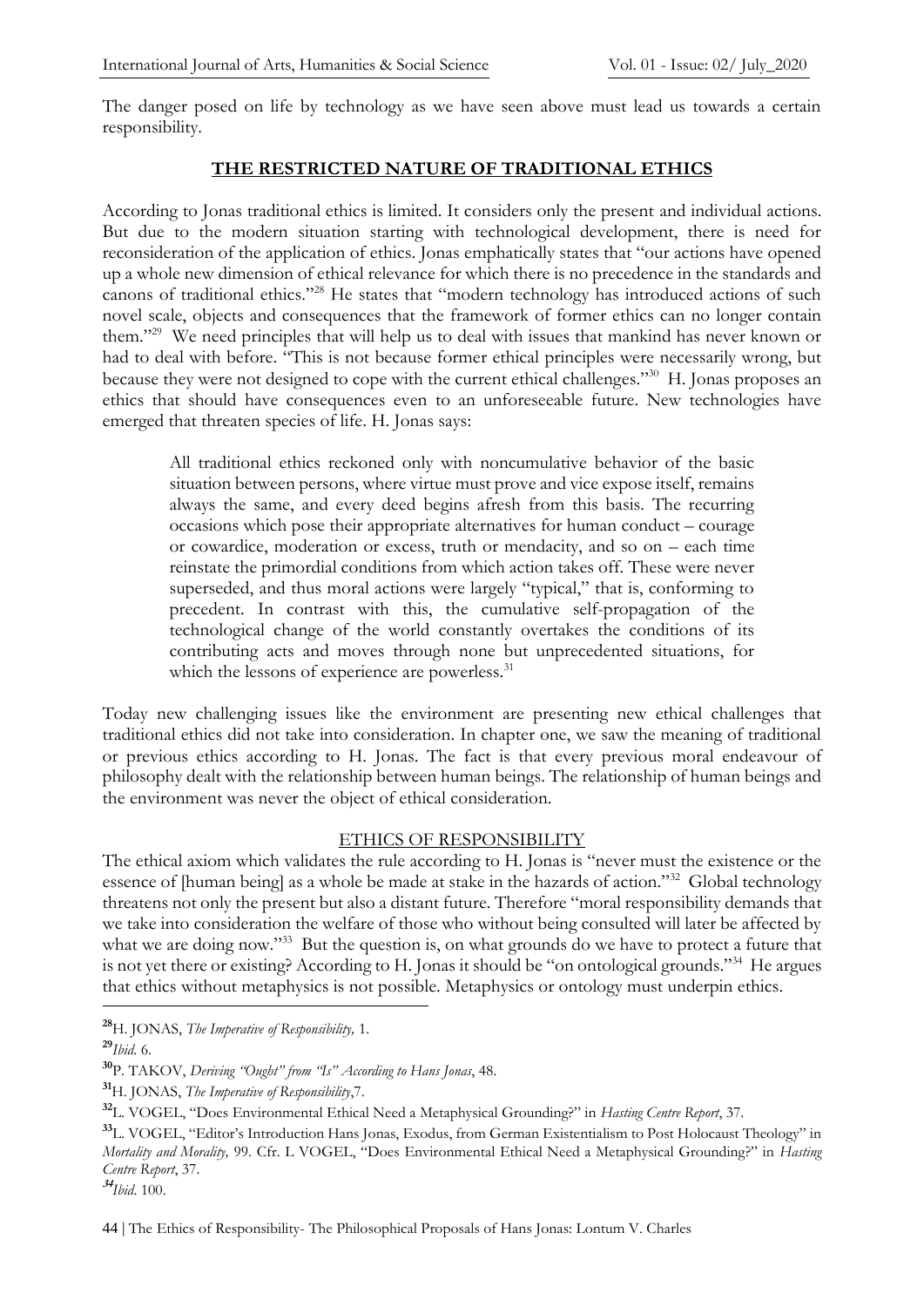Ontological grounding is based on the quality that belongs inseparably to being. We must bridge the "what is" and the "what ought to be" in order to propound any future ethics. Ethics for the future contains an imminent claim on reality that it is better for value to be than not to be. Because technology is doubled faced, that is able to lead to either good or evil, its good has the potential of turning into something bad due to its sheer growth. Knowledge of the good must be derived from the essence of what is human.<sup>35</sup> It is ontology that gives us evidence of what the environment ought to be and calls for responsibility in its usage. H. Jonas says:

Therefore, the capacity for responsibility per se obliges its respective bearers to make existence possible for future bearers. In order to prevent responsibility from disappearing from the world–so speaks its immanent commandment – there ought to be human beings in the future… our responsibility to see that the capacity for responsibility survives in the world involves not only the existence of future human beings but also the way they exist; we must make sure the conditions of their existence do not cause this capacity (which depends on the freedom of the subject) to disappear. $36$ 

The above considerations lead us to the conclusion that responsibility here is personified. It is our responsibility to be responsible. By capacity Hans Jonas is referring to "man's ontological capacity to choose knowingly and willingly"<sup>37</sup> what we ought to be as moral agents with moral obligations. Our ethics for the future must be based on the responsibility to see that the world survives. "The [human person] is the only being known to us who can assume responsibility."<sup>38</sup> There is something worthwhile about him and it is that our existence is worthy of a future. There is always a new chance to develop our potentials for the good. Only ontology can inform us why the human person ought to be at all, why he must not bring about his own disappearance from the world or allow this to happen. This we can do by assuming responsibility or care for the environment.

#### **ETHICS FOR THE FUTURE**

"An ethics for the future" means a contemporary ethics concerned with a future we seek to protect for our descendants from the consequences of our actions in the present."<sup>39</sup> Because we are axiological beings, we are drawn towards an end. "The destruction of the world with beings that strive for ends (organisms) and beings that can reflect on ends (human beings) would be a serious crime."<sup>40</sup> The ethics of responsibility appeals mostly to the preservation of human life whose existence Jonas presupposes as part of a general teleological order.

#### **THE ETHICS OF FEAR**

Motivated by a sense of imminent catastrophe, the "heuristics of fear"<sup>41</sup> suggests that our technological interventions must be tempered and guided by a comparative futurology. It is fear not hope that is the strongest motivation in Jonas ethics, what he calls the "heuristics of fear." It is also

**<sup>35</sup>***Cfr.* L VOGEL, "Does Environmental Ethical Need a Metaphysical Grounding?," 103.

**<sup>36</sup>**H. JONAS, "Towards an Ontological Grounding of an Ethics for the Future," in L VOGEL, Editor's Introduction Hans Jonas, Exodus, from German Existentialism to Post Holocaust Theology in *Mortality and Morality,* 106.

**<sup>37</sup>**L. VOGEL, "Editor's Introduction Hans Jonas, Exodus, from German Existentialism to Post Holocaust Theology," in *Mortality and Morality,* 101.

**<sup>38</sup>** *Ibid.*

**<sup>39</sup>**H. JONAS "Toward an Ontological Grounding of an Ethics for the Future" in *Mortality and Morality,* 99. **40** *Ibid,* 39.

**<sup>41</sup>**H. JONAS, *The Imperative of Responsibility,* 26.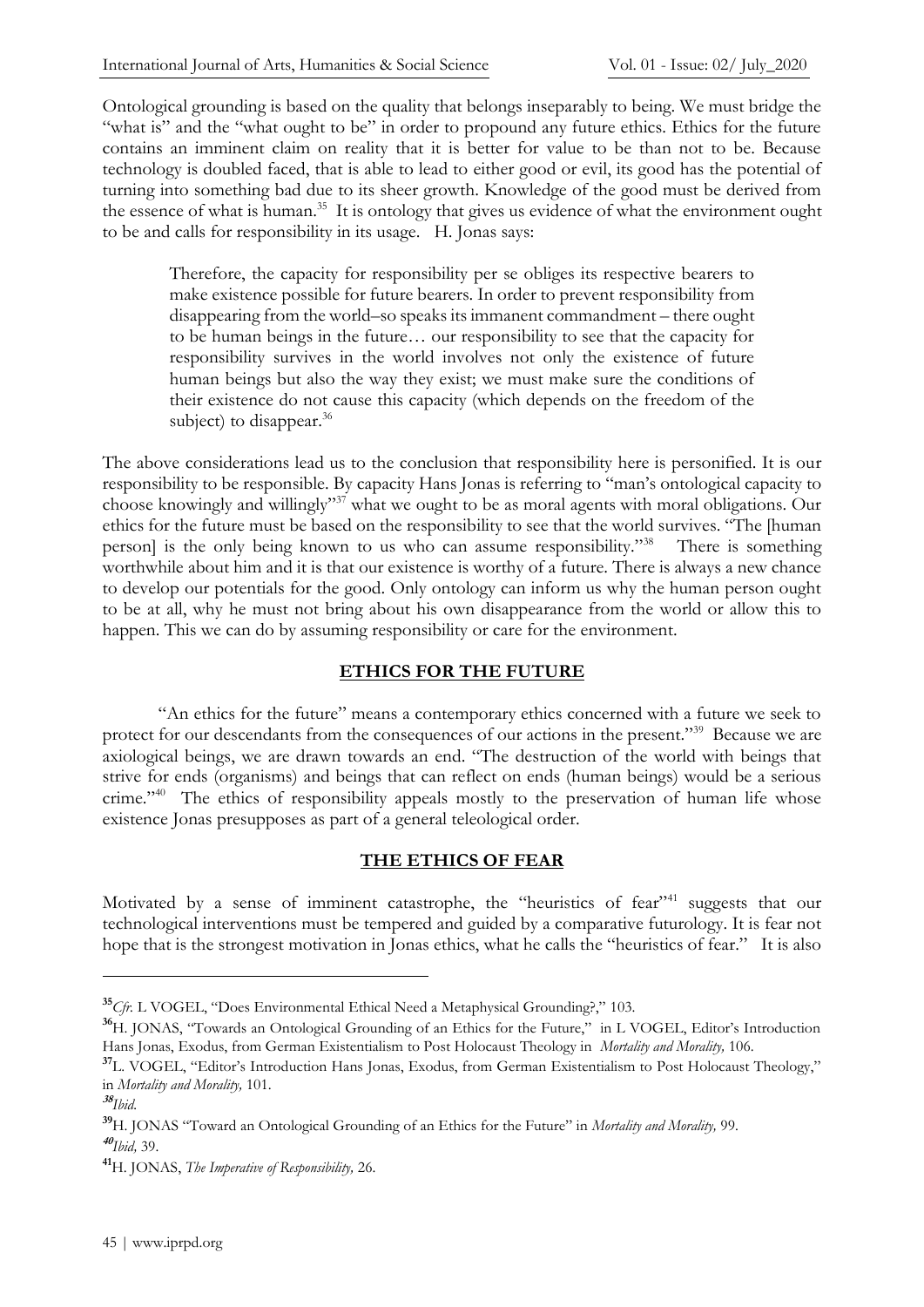known as "Ethics of Caution"<sup>42</sup> or the "sterner ethic of responsibility,"<sup>43</sup> which does not provide a positive suggestion for concrete action. H. Jonas emphasizes that "as long as the danger is unknown we do not know what to preserve and why."<sup>44</sup>

The position based on the heuristics of fear is always safe to maintain because if the worst happens, one can always say, 'I have warned you but you did not listen, hence the result. If the worst does not happen, one can either say that the worst did not yet happen or that it did not happen at all exactly because of the anticipation of the worst.<sup>45</sup>

The fear mentioned above is caused by the unprecedented nature of modern technology. In the ethics of responsibility the very notion of responsibility appears to be translated into the feeling of fear. L. Troster holds that:

It can be said that environmental ethics has arisen out of a sense of fear and a sense of tragedy. The fear comes from the growing realization of the human cost of environmental destruction; the tragedy comes from the realization of how humanity is bringing about the extinction of so many other species and has irrevocably damaged the biosphere.<sup>46</sup>

The fear that the incredible power of the human person over nature which results from the dualistic change of categories might have bad consequences is what preoccupies the environmental ethics of H. Jonas. This change of categories occurred at the beginning of modernity and may end in a catastrophe for humanity and the future. Therefore "environmental ethics attempts to reassess the relationship of humanity to the natural world in order to stem human environmental damage and provide a hopeful vision of a renewed more sustainable future for all life on earth."<sup>47</sup>

#### **THE NEW IMPERATIVE**

In the formulation of this new ethics H. Jonas makes reference to Kant's Categorical Imperative. Kant's theory of ethics was developed initially in Groundwork of the Metaphysics of Morals and in the Critique of Practical Reason. When reflecting on the experience of moral obligation, he found that morality implied a categorical imperative which he states as follows: "so act that the maxim of your will could always hold at the same time as a principle establishing universal law."<sup>48</sup> This form of

**<sup>44</sup>**H. JONAS, *The Imperative of Responsibility,* 27.

46 | The Ethics of Responsibility- The Philosophical Proposals of Hans Jonas: Lontum V. Charles

**<sup>42</sup>**L. TROSTER, "Caretaker or Citizen: Hans Jonas, Aldo Leopold, and the Development of Jewish Environmental Ethics" in *The Legacy of Hans Jonas Judaism and the Phenomenon of Life,* 387. This ethic of caution is also found in the precautionary principle, an ethical theory which states that an action, particularly one resulting from the introduction of a new technology, should be deemed by valid scientific opinion to have a high risk of being negative from an ethical point of view. The principle states that, when results cannot be determined with some kind of precision, action which might lead to significant harm should be delayed or shunned. According to the precautionary principle, new technology should be assessed for indication of harm. The onus of safety is on those who create the technology. Also see TIMOTHY O'RIORDAN and JAMES CAMERON, (eds.), *Interpreting Precautionary Principles*, Earthscan Publications, London, 1994. **<sup>43</sup>**L. VOGEL, "Does Environmental Ethical Need a Metaphysical Grounding?" in *Hasting Centre Report*, 38.

**<sup>45</sup>**L. TROSTER, "Caretaker or Citizen: Hans Jonas, Aldo Leopold, and the Development of Jewish Environmental Ethics" in *The Legacy of Hans Jonas Judaism and the Phenomenon of Life,* 375. **<sup>46</sup>**Ibid

**<sup>47</sup>**L. TROSTER, "Caretaker or Citizen: Hans Jonas, Aldo Leopold, and the Development of Jewish Environmental Ethics" in *The Legacy of Hans Jonas Judaism and the Phenomenon of Life,* 375.

**<sup>48</sup>**I. KANT, "Fundamental Principles of the Metaphysics of Moral," in *Kant's Critique of Practical Reason and other works on the Theory of Ethics*, Trans. T.K. ABBOTT, Longmans, London 1909, 175. A maxim is a principle or a general rule governing the action of a rational person. It takes the form, 'whenever **A** happens, I consider it right to do **B**.' Maxims are crucial in Kant's moral theory, because they show the basis upon which the good will is operating. M THOMPSON, Ethical *Theory*, Hodder Murray, London 2005, 97.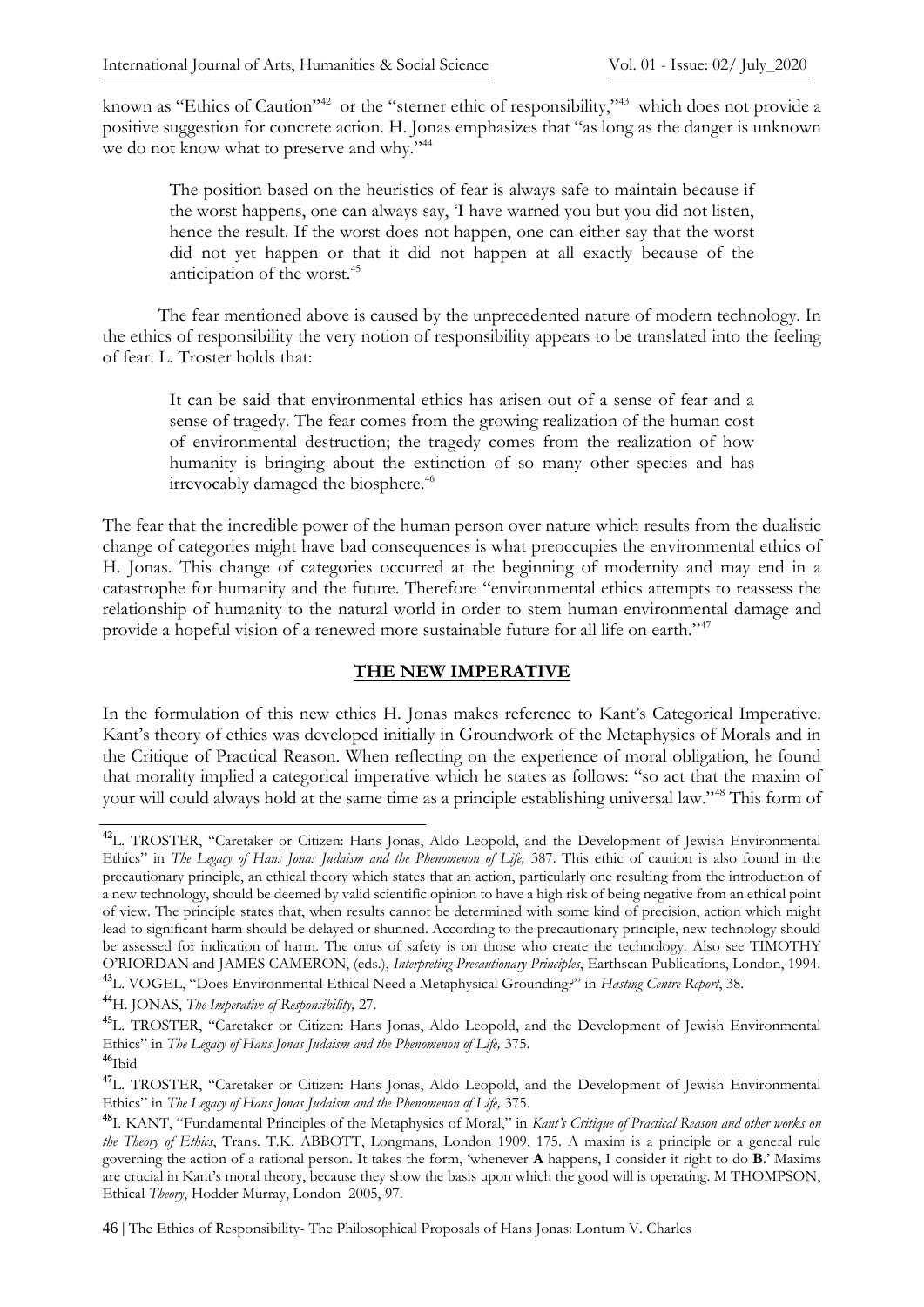the categorical imperative therefore provides a simple logical test. If you are content that someone else should be bound by the same principle upon which you are acting, then what you are doing is logically consistent and therefore right. If, on the other hand, what you want to do would involve a contradiction, or be self-defeating, even if everyone followed that same maxim, then it is wrong. Jonas on the contrary formulates a new imperative that reads:

Act so that the effects of your action are compatible with the permanence of genuine human life; or expressed negatively; Act so that the effects of your action are not destructive of the future possibility of such life or simply: "Do not compromise the conditions for an indefinite continuation of humanity on earth." In your present choices, include the future wholeness of [the human being] among the objects of your will.<sup>49</sup>

According to this imperative a person acts morally and responsibly not only for the sake of others but also for the sake of the environment. This imperative is represented unconditionally. The ethics for the future obliges human beings to accept a certain minimal requirement toward their own action in the context of an indefinite future even when the effect of this action is still unknown.

The Imperative of Responsibility unlike Kant's Categorical Imperative that deals with the act here and now is different in that it appeals to a future generation that is not yet there. Kant's Categorical Imperative does not take into consideration the existence of the future generation. But Jonas propagates an ethics that does not appeal only to human beings but the environment as well. His ethics does not only take care of the now but also a distant future:

It means that in the final analysis we consult not our successors' wishes (which can be of our own making) but rather the "ought" that stands above both of us. To make it possible for them to be what they ought to be is the true crime, behind which all frustration of their desires, culpable as they may be, takes second place. This means, in turn, that it is less the right of future men (namely, their right to "happiness," which, given the uncertain concept of "happiness," would be a precarious criterion anyway) than their duty over which we have to watch, namely, their duty to be truly human: thus over their capacity for this duty. $50$ 

While the Kantian imperative is centered on the now, H. Jonas on the other hand, considers his ethics to include nature as a whole. In as much as we have responsibility towards others, we also have responsibility towards the environment. Just as we depend on others so too we depend on the environment in one way or the other.

#### **THE QUESTION OF RIGHT**

The whole concept of the environment hinges on one thing, "right". Is it biologically, metaphysically or ethically, justified to hold that the environment has the right to be or to be preserved for its own sake or for the sake of the human person? Facing the environmental crisis Jonas is confronted with two very important questions. In the first place, why do we have the duty to preserve the environment for the future human generation so that they can live on? Secondly, is the environmental crisis morally relevant only because it endangers the future human generation or because the environment has an intrinsic value? T. A. Mappes argues that "in speaking of duties to future generations, we imply that future generations have rights which we are morally obligated to respect."<sup>51</sup> Many proponents of

**<sup>49</sup>**H. JONAS, *The Imperative of Responsibility, 11*.

**<sup>50</sup>**H. JONAS, *The Imperative of Responsibility,* 41-42.

**<sup>51</sup>**T. A. MAPPES, "Animals and the Environment" in *Social Ethics: Morality and Social Policy*, 468.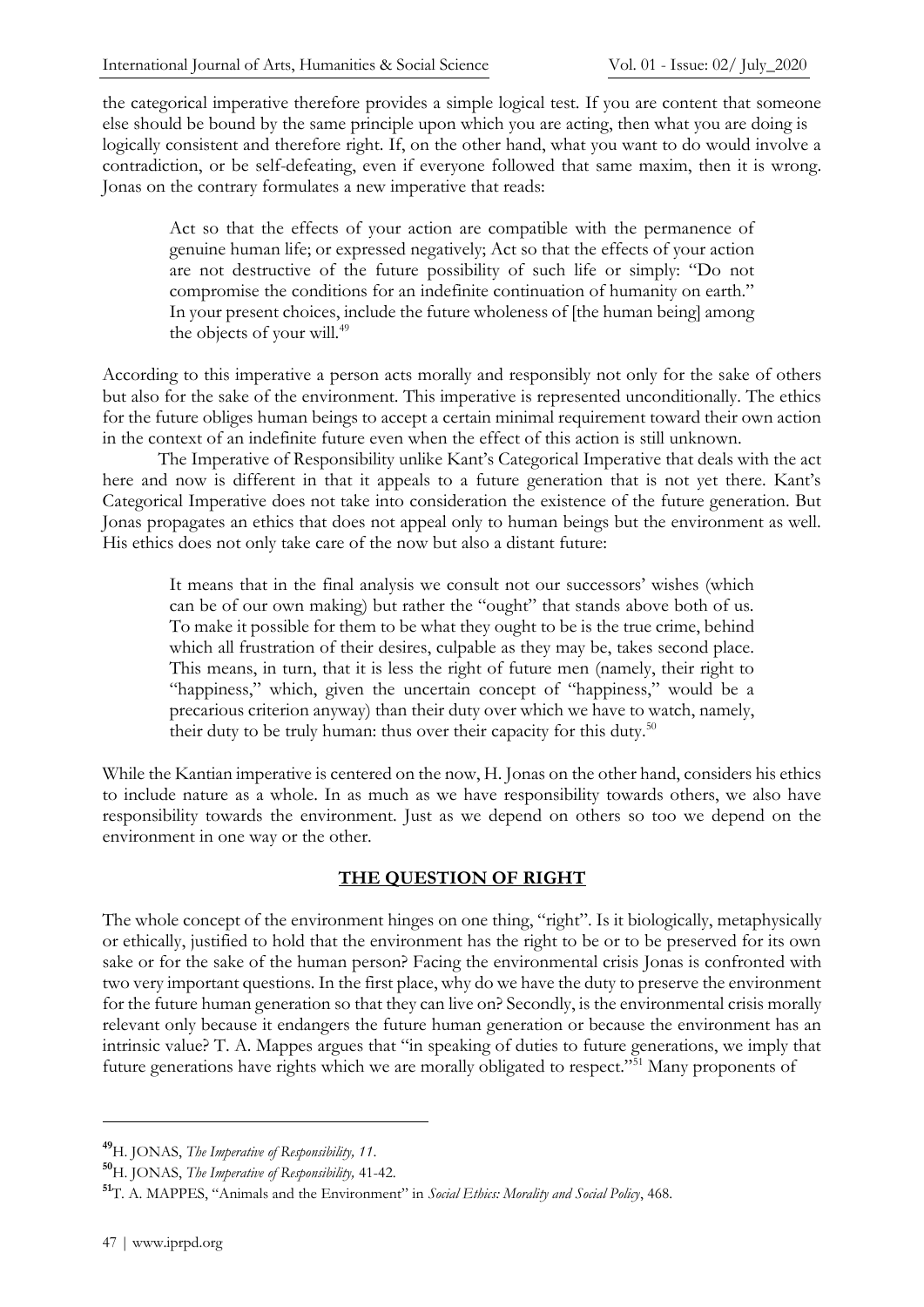environmental ethics have argued that it makes sense to talk about the rights of the environment as well as that of the future generation. Prominent among them is Joel Fienberg, in The Right of Animals and Unborn Generations, who maintains that plants and animals may be said to have rights.<sup>52</sup>

The answers provided linger around the question of right. How can persons who do not yet exist have rights? Can we accord this right to the environment? Joel Fienberg thinks that "to have a right is to have a claim to something and against someone, the recognition of which is called for by legal rules or, in the case of moral right, by the principles of an enlightened conscience."<sup>53</sup> By this premise it is clear that it is absurd to speak of the environment or nature as having "rights" because they are unworthy of rights. J Fienberg maintains that:

We have in our power now, to make the world a much less pleasant place for our descendants than the world we inherited from our ancestors. We can continue to proliferate in ever greater numbers, using up fertile soil at an even greater rate, dumping our water into rivers, lakes and oceans, cutting down our forest, and polluting the atmosphere with noxious gases. All thoughtful people agree that we ought not to do these things. Most would say we have a duty not to do these things, meaning not merely that conservation is morally required (as opposed to merely desirable) but also that it is something due our descendants, something to be done for their sakes. Surely we owe our future generations to pass on a world that is not a used up garbage heap. Our remote descendants are not yet present to claim a livable world as their right, but there are plenty of proxies to speak now in their behalf. These spokesmen, far from being mere custodians, are genuine representatives of human interest. Why then deny that the human beings of the future have rights which can be claimed against us now in their behalf? Some are inclined to deny them present rights out of a fear of falling into obscure metaphysics, by granting rights to remote and unidentifiable beings who are not yet even in existence. Our unborn great-great grandchildren are in some sense "potential" persons, but they are far more remotely potential, it may seem, than fetuses. This, however, is the real difficulty.<sup>54</sup>

This long quotation gives us a summary of our present day state of affairs regarding the various arguments presented either in favour or against predicating rights of the environment and future generation.

So far we have presented the views of H. Jonas from the ontological foundation of organic life championed by metabolism and needful freedom as well as his ethics of responsibility and related implications. The problem of modern technology has been highlighted as well as the usefulness of the environment suggested by some environmental philosophers.

#### **CONCLUSION**

This research was undertaken with a desire to present H. Jonas's ethics of the environment as well as to analyze his ethical proposals for the preservation of the environment for future generations. The ethics of responsibility towards the environment have provoked many reactions among thinkers and many have dared to ask; what is the role of philosophy today? Can philosophy change the world? These are serious questions that have constantly been asked. Philosophy can help to educate people so that they can develop an understanding of the long term effects of human action. The task remains for philosophy to keep watch over human action by means of which we are trying to avert a serious catastrophe.

**<sup>52</sup>**J. FEINBERG, "The Nature and Value of Rights" in Journal *of Value Inquiry* 4, Winter(1971), 263. **<sup>53</sup>***Ibid*

**<sup>54</sup>**J. FIENBERG, "The Right of Animals and Unborn Generation" in Social *Ethics: Morality and Social Policy,* 492.

<sup>48</sup> | The Ethics of Responsibility- The Philosophical Proposals of Hans Jonas: Lontum V. Charles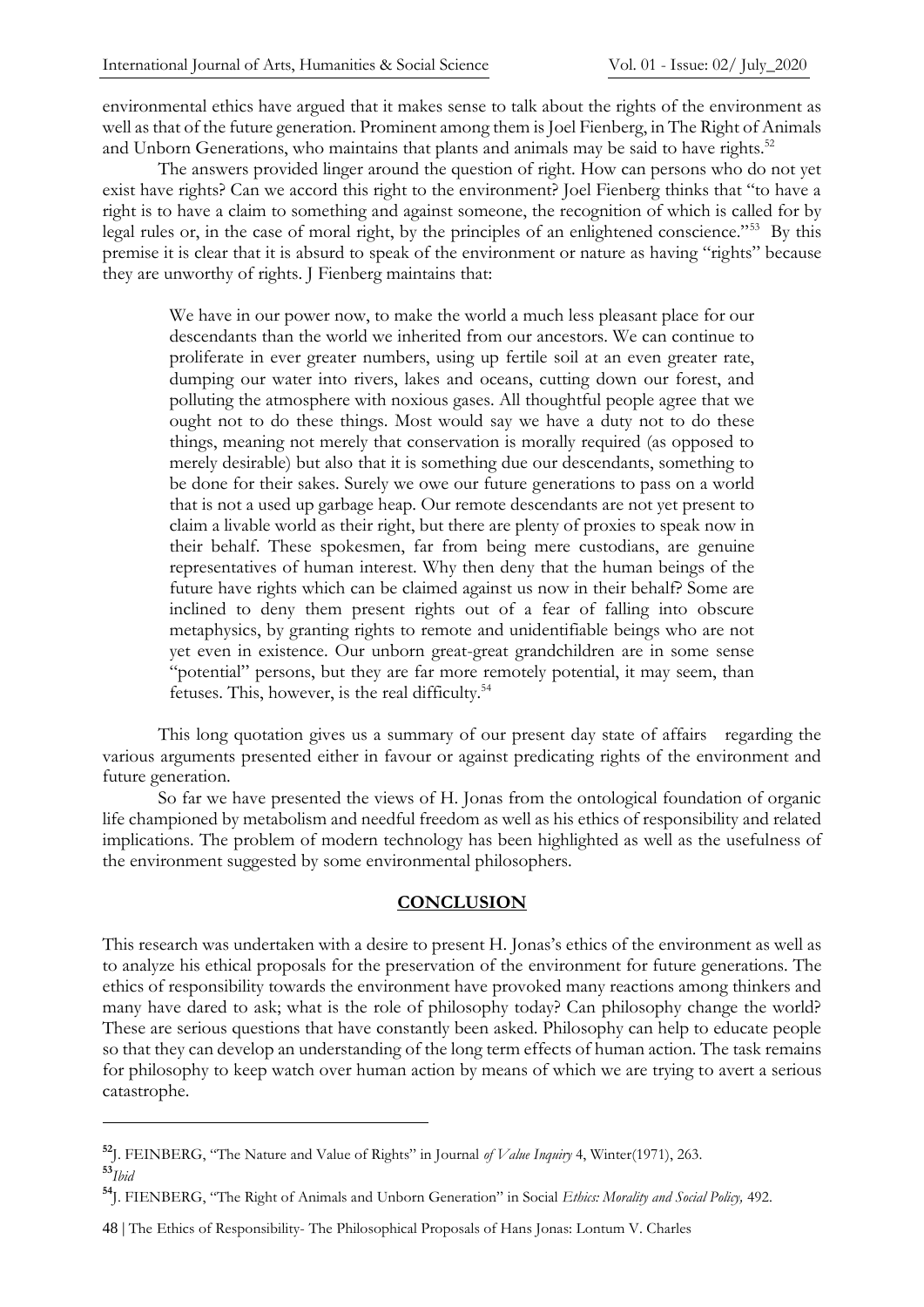Hans Jonas's vision of the environment, especially of life, has been described in detail in this work in order for us to understand the central idea behind his ethics. Its starting point is the actual world historical situation in which the human prospect appears increasingly dark caused by modern technology. His thought especially on the practical ethical problems posed by the unprecedented nature of modern technology and scientific innovations, becomes a prophetic call on the face of the danger that looms in the air not only about the future but the now. There is serious need for a call for moral wisdom. H. Jonas, a true philosopher does not satisfy himself with warnings but he recognizes the fact that the central point is partially the result of some incorrect ethical assumptions blurred by Cartesian dualism and the existential interpretation of nature. He sees the necessity for new ethical ideas 'the imperative of responsibility,' in order to overcome the actual threat. H. Jonas died a few years back, yet we are already witnessing environmental hazards caused by modern technology and a greater threat coming from the proliferation and use of nuclear weapons.

The human activities are increasingly and, constantly taking more and more living space away from other plants and animal species. Is this development morally acceptable even if it does not endanger the human person? Is the environmental crisis morally relevant only because of its endangerment of human generations or do plants and animals have an intrinsic value? H. Jonas in The Imperative of Responsibility, even though more anthropocentric in thought on the basis of his philosophical biology, certainly provides a metaphysical foundation for ethics.

The analysis of the ethics of responsibility has demonstrated that the environment and modern technology cannot be seen as isolated realities. The existential interpretation of the environment, the teleological understanding of organisms, and the ontological grounding of the ethics of the environment knit together the concept of responsibility on human beings for present and future generations and for nature on the whole.

One recommendation that we can make from the environmental ethics of H. Jonas is what we will refer to as the philosophy of sacrifice. Unless we sacrifice now, we will not only put ourselves into the danger of extinction but the life of the future generation will be jeopardized.<sup>55</sup> The imperative of responsibility can be summarized as a call for sacrifice on the part of human beings. Without this the ethics of responsibility will not be different from the previous ethical prescriptions.

**<sup>55</sup>**Cfr.,H. JONAS, *The Imperative of Responsibility,* 10. There *ought* to be through all future time such a world fit for human habitation, and that it ought in all future time to be inhabited by a mankind worthy of the human name, will be readily affirmed as a general axiom or a persuasive desirability of speculative imagination(as persuasive and as undemonstrable as the proposition that there being a world at all is "better" than there being none): but as a moral proposition, namely, a practical obligation toward the posterity of a distant future, and a principle of decision in present action, it is quite different from the imperative of the previous ethics of contemporaneity: and it has entered the moral scene only with our novel powers and range of prescience.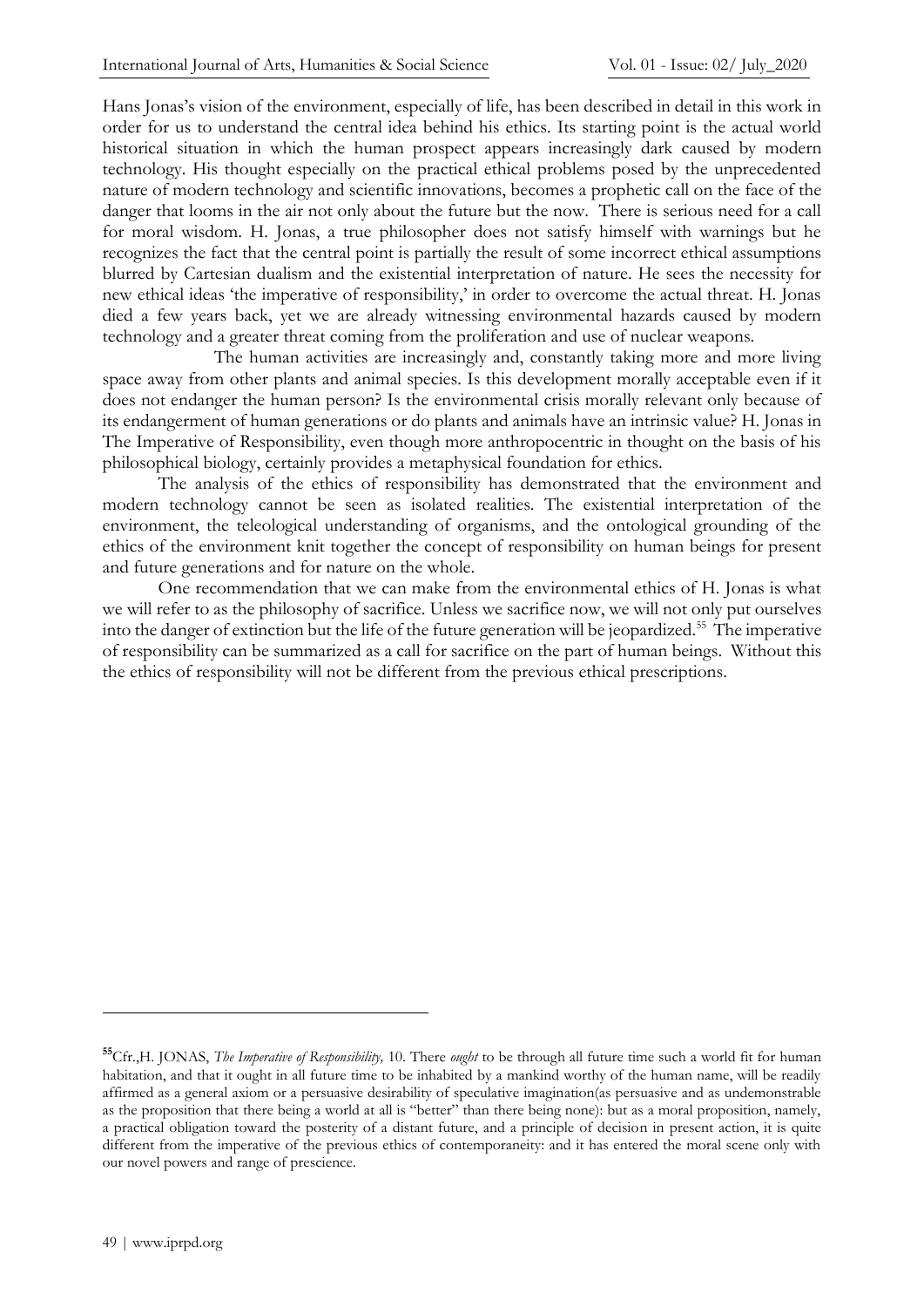# **Works Citation**

## **Primary Sources**

JONAS Hans, "On Suffering" in *Region Practice,* 15, 2000.

- JONAS Hans, "The Outcry of Mute Things," in *Mortality and Morality; A Search for the Good After Auschwitz*, L. VOGEL(ed.) Northwestern University Press, Evanston II,1996.
- JONAS Hans, "Evolution and Freedom on the Continuity among Life Forms" in *Mortality and Morality: A Search for the Good after Auschwitz,* L. VOGEL (ed.) Northwestern University Press, Evanston II, 1996.
- JONAS Hans, *The Imperative of Responsibility: in Search of an Ethics for the Technological Age*, Trans. H. JONAS-D.HERR, The University of Chicago Press, Chicago, 1984.
- JONAS Hans, *The Phenomenon of life: Towards a Philosophical Biology*, Northwestern University Press, Illinois, 2001.
- JONAS Hans, "Closer to the Bitter End," in *Graduate Faculty Philosophy* J*ournal* M. MATUSSEK W.KADEN, 2001.
- JONAS Hans, "The Concept of God After Auschwitz: A Jewish voice," in *The Journal of Religion*, 1987.
- JONAS Hans, "Towards a Philosophy of Technology," in The *Hastings Centre Report*, 1979.
- JONAS Hans, *The Gnostic Religion, The Message of the Alien God and the Beginnings of Christianity*, Beacon Press, Boston, 1958.
- JONAS Hans, "Is God a Mathematician?" in *The Phenomenon of Life: Towards a Philosophical Biology*, Northwestern University Press, Illinois, 2001.
- JONAS Hans, *Philosophical Essays: From Ancient Creed to Technological Man*, University of Chicago Press, Chicago, 1980.
- JONAS Hans, "Responsibility Today: The Ethics of Endangered Future," in *Social Research*, 1976.
- JONAS Hans, "The Concept of Responsibility: An Inquiry into the Foundation of an Ethics for Our Age," in *Knowledge, Value and Belief*, H. TRISAM ENGELHARDT- DANIEL CALLAHAN (eds.) 1-15, Hastings-on-Hudson: Hastings Centre,1977.
- JONAS Hans, *Mortality and Morality: A Search for the Good After Auschwitz* L. VOGEL (ed.) Northwestern University Press, Evanston II, 1996.
- JONAS Hans, "*Wissenchaft* as Personal Experience," in *Graduate Faculty Philosophy Journal,* 2001.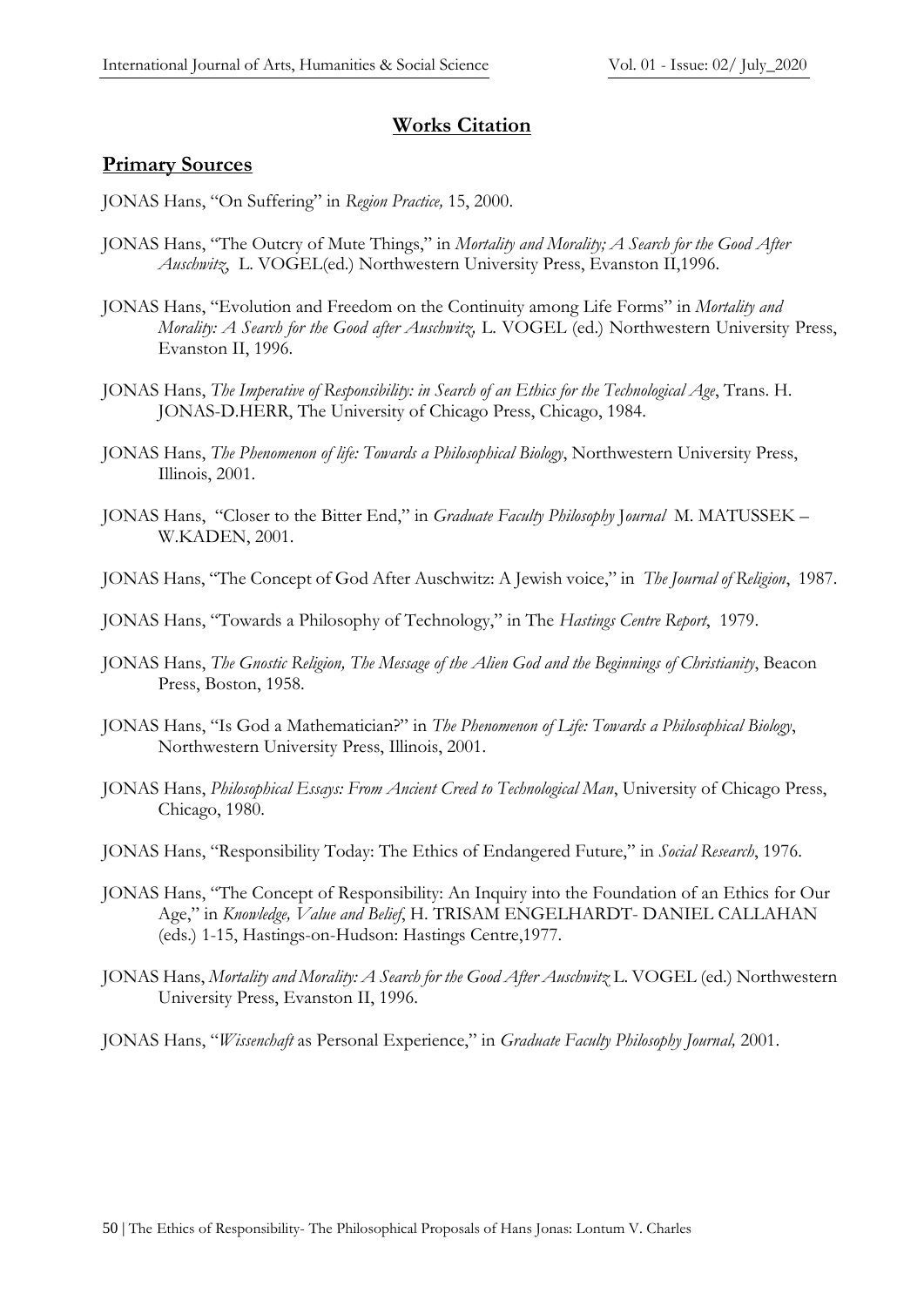#### **Secondary Sources**

- DONNELLEY Strachan, "Hans Jonas and Ernest Mayr: On Organic Life and Human Responsibility" in *Graduate Faculty Philosophy Journal*, 2001.
- FERNANDO Sahayadas, *The Principle of Responsibility: The Proposal of Hans Jonas and its Critical Appraisal,*  Salesian Pontifical University, Rome, 2004.
- GEREON Wolters, "Hans Jonas' Philosophical Biology" in *Graduate Faculty Philosophy Journal*, 2001.
- HÖSLE Victorio, "Ontology and Ethics in Hans Jonas" in *Graduate Faculty Philosophy Journal*, 2001
- KASS Leon, "Appreciating the Phenomenon of Life" in *The Hasting Centre Report,*1995.
- MITCHAN Carl, "Philosophical Biology and Environmentalism" in *The Legacy of Hans Jonas, Judaism and the Phenomenon of Life* HAVA TIROSH –SAMUELSON and CHRISTIAN WIESE (eds.),Brill Leiden ,Boston, 2008.
- NIKULIN Dimitri, "Reconsidering Responsibility: Hans Jonas' Imperative for a New Ethics" in *Graduate Faculty Philosophy Journal*, 2001
- TAKOV Peter, *Deriving "Ought" from 'Is " According to Hans Jonas*, A Doctoral Dissertation in the Faculty of Philosophy, Pontificia Universitas Urbaniana Unpublished, Rome, 2009.
- TROSTER Lawrence,"Caretaker or Citizen: Hans Jonas, Aldo Leopold, and the Development of Jewish Environmental Ethics, " in *The Legacy of Hans Jonas Judaism, and the Phenomenon of Life*, HAVA TIROSH - SAMUELSON and CHRISTIAN WIESE (eds.),Brill Leiden ,Boston, 2008.
- VOGEL Lawrence, "Does Environmental Ethics Need a Metaphysical Grounding?" in Hasting *Centre Report*, 25, no 7, 1995.
- VOGEL Lawrence, Editor's Introduction Hans Jonas, Exodus, from German Existentialism to Post Holocaust Theology in *Mortality and Morality: A Search for the Good after Auschwitz*, Northwestern University Press, Evanston II, 1996.
- VOGEL Lawrence, "Hans Jonas and Ernst Mayr: On Organic Life and Human Responsibility" in *The Legacy of Hans Jonas Judaism and the Phenomenon of Life,* HAVA TIROSH - SAMUELSON and CHRISTIAN WIESE (eds.),Brill Leiden Boston, 2008
- WIESE Christian,*The Life and Thought of Hans Jonas: Jewish Dimension*, Brandeis University Press, Massachusetts 2007.
- WOLIN Richard, "Ethics after Auschwitz: Hans Jonas's Notion of Responsibility in a Technological Age" in *The Legacy of Hans Jonas Judaism and the Phenomenon of Life*, *Life,* HAVA TIROSH SAMUELSON and CHRISTIAN WIESE (eds.),Brill Leiden ,Boston, 2008.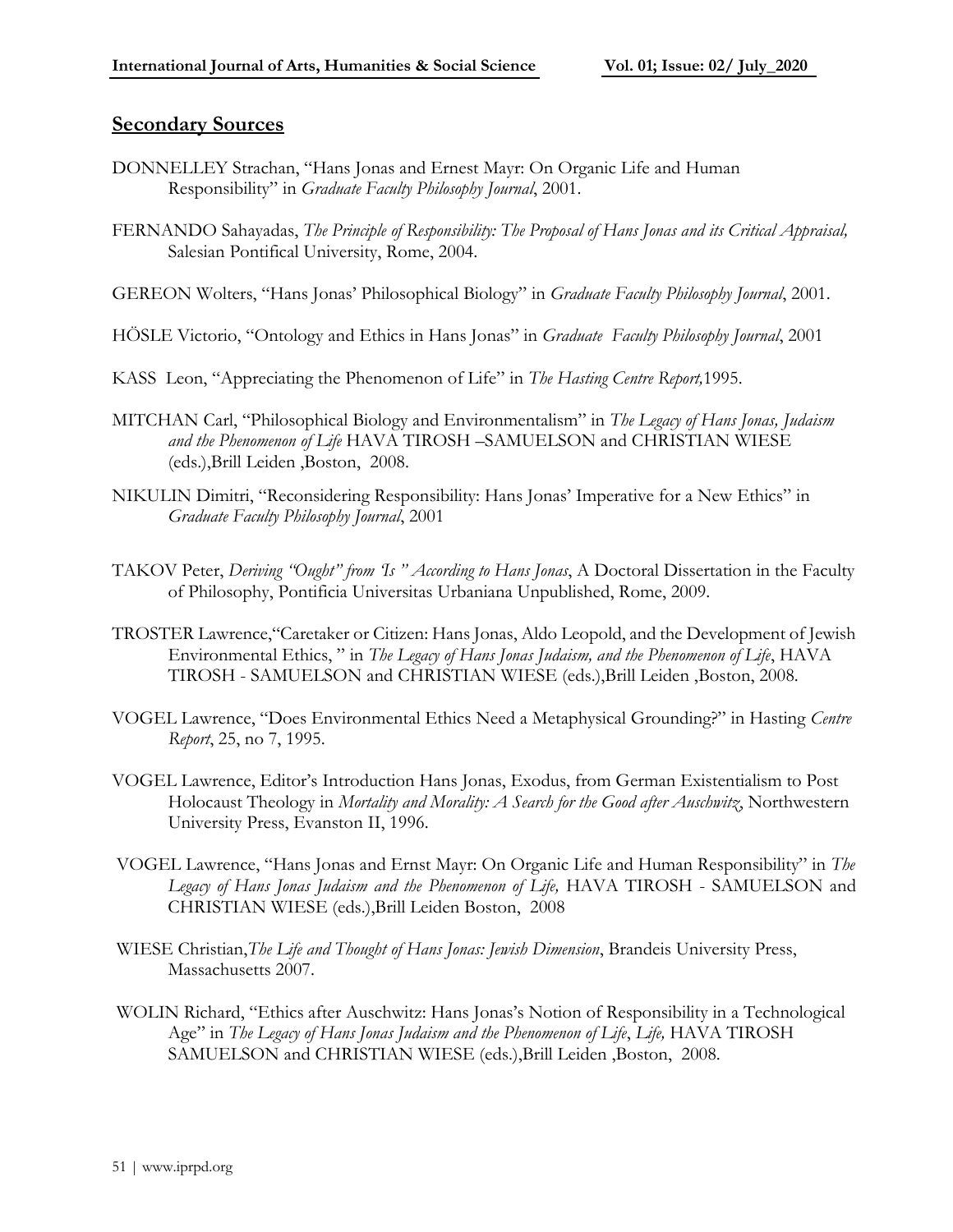- WOLIN Richard, *Heidegger's Children: Hannah Arendt, Karl Lowith, Hans Jonas, and Herbert Marcus*, Princeton University Press, Princeton, 2001.
- YAFFE D. Martin, "Reason and Feeling in Hans Jonas's Existential Biology, Arne Naess's Deep Ecology and Spinoza's Ethics" *The Legacy of Hans Jonas Judaism and the Phenomenon of Life* HAVA TIROSH - SAMUELSON and CHRISTIAN WIESE (eds.),Brill Leiden ,Boston, 2008.

## **Other Sources**

- ANDREW Belsey,"Chaos and Order, Environment and Anarchy," in *Philosophy and the Natural Environment*, R. ATTFIELD – A. BELSEY (eds.), Cambridge University Press, Cambridge, 1994.
- ABANUKA Bartholomew, *A New Essay on African Philosophy*, Spiritan Publications, Nsukka, 1994.
- ANYANWU K C. "The African-World View and Theory Knowledge" in *African Philosophy; An Introduction to the main Philosophical Trends in Contemporary Africa*, E. A. RUCH-K.C. ANYANWU (eds.), Catholic Book Agency, Rome, 1984.
- BARACCHI Cluadia, *Aristotle's Ethics as First Philosophy,* Cambridge University Press, Cambridge, 2008.
- BOURDEAU Patrick,"The Man-Nature Relationship and Environmental Ethics," in *Journal of Environmental Radioactivity,* 2004,
- STEVENSON C. Lewis, *Ethics and Language,* Yale University Press, 1944.
- COOPER E David, "The Idea of the Environment," in *The Environment in Question: Ethics and Global Issues*, D. E COOPER – J. A. PALMER (eds.) Routledge, London, 1992.
- DAVID Ross,*The Foundation of Ethics*, Oxford University Press, London, 2000.
- DUBOS Rene, "Environment," in *Dictionary of the History of Ideas: Selected Studies of Pivotal Ideas*, P. P. WIENER (ed.), Charles Scribner's Sons, New York, 1973.

FEINBERG Joel, "The Nature and Value of Rights" in *Journal of Value Inquiry* 4, Winter 1971. FEINBERG Joel, "The Rights of Animals and Unborn Generations" in *Philosophy & Environmental Crisis*, WILLIAM T. BLACKSTONE, University of Georgia Press, Georgia 1974.

- FINLAY Graeme, "The Emergence of Human Distinctiveness: The Genetic Story" in *Rethinking Human Nature A Multidisciplinary Approach* , M. JEEVES (ed.) William B. Berdmans Publishing Com, Cambridge 2011.
- GODFREY S. William, "The Value of Wilderness" In *Social Ethics, Morality and Social Policy*, A. MAPPES-JANE S. ZEMBATY (eds.), McGraw-Hill Pub. Com., New York 1987.
- GRISEZ G. –S. Russell, *Beyond the New Morality, The Responsibility of Freedom*, University of Notre Dame Press, Notre Dame Indiana 2006.